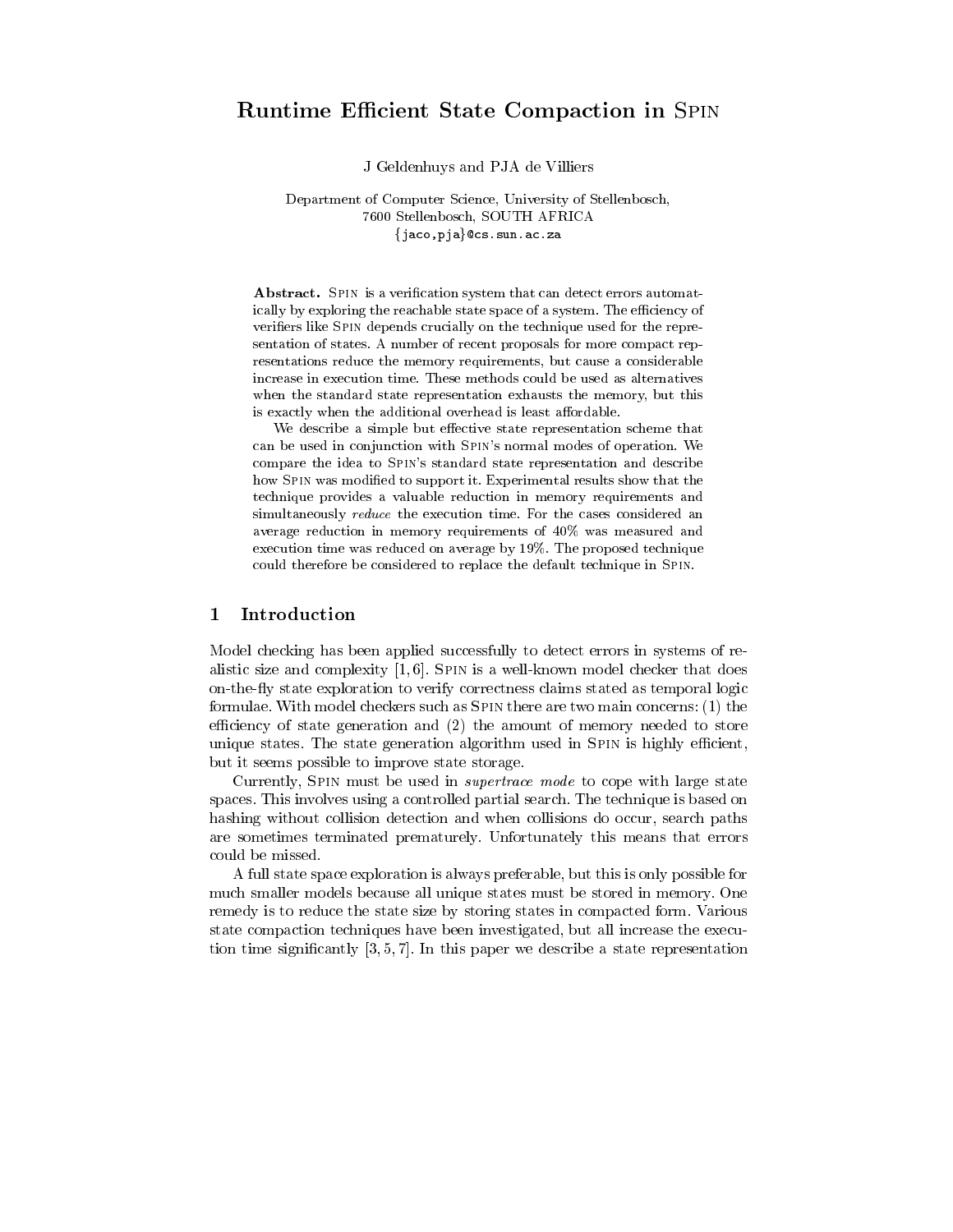technique that is simple to implement. It does not only reduce the memory requirements, but often reduces the execution time as well. Section 2 describes the principles underlying our technique and Section 3 explains how the Spin source code was modied to incorporate the proposed technique; results are presented in Section 4.

# 2Proposed state representation technique

The global state of a Promela model consists of the values of the variables in all processes. Usually each state includes several data variables and a single location variable per process. These variables are aligned on byte boundaries because Promela supports various 8-bit, 16-bit and 32-bit types. Because one or more bytes are allocated to each variable, state sizes of more than a hundred bytes are not exceptional. Therefore, if all unique states are stored explicitly in uncompacted form, a model that generates a few million states quickly exhausts the memory available on typical workstations.

Most variables in validation models only assume a small subset of their potential values. An efficient technique to map these values onto consecutive integers would save a substantial amount of memory. One possible strategy is to enter unique states as they are encountered in lookup tables. This is the principle behind the approaches in [5, 7]. The position (index) in the table where a given state is entered then serves to identify the much larger state value. However, the overhead of manipulating these tables increases the execution time.

A signicant reduction in state size is possible by simply placing tighter bounds on the ranges of variables and packing them into the minimum space required. This idea is the essence of the technique proposed here. Users can easily supply the information about the ranges of variables if the validation language supports user-definable types. For example, type definitions such as "ProcNumber  $= 0, \ldots 4$ " are easy to use and provide enough information to store variables in compacted form.

A small example will illustrate the basic idea. Assume that a model contains three variables  $v_1$ ,  $v_2$ , and  $v_3$  which can respectively assume values from the ranges  $0 \ldots 4, 0 \ldots 2$ , and  $0 \ldots 6$ . Reflecting the number of different values each variable can assume, the compacted form  $V$  of each given state is computed as

$$
V = v_3 + 7(v_2 + 3v_1)
$$
  
= v\_3 + 7v\_2 + 7 \cdot 3v\_1

Two constant factors are associated with each variable  $v_i$ . These factors, known as the lower and upper factors of each variable, are denoted by  $v_i$  and  $v_i^2$  respectively. In the example above,  $v_3 = 1, v_3 = 7, v_2 = 7, v_2 = 7$   $\rightarrow$   $s = 21,$  $v_1 = 21$ , and  $v_1 = 7$   $\cdot$   $\cdot$   $\cdot$   $\cdot$   $\cdot$  = 105. These factors are used as masks to extract and update the value of a specic variable in the compacted representation of a state.

Variables are manipulated by two basic operations which must be implemented as efficiently as possible. The operation  $GetValue$  used to extract the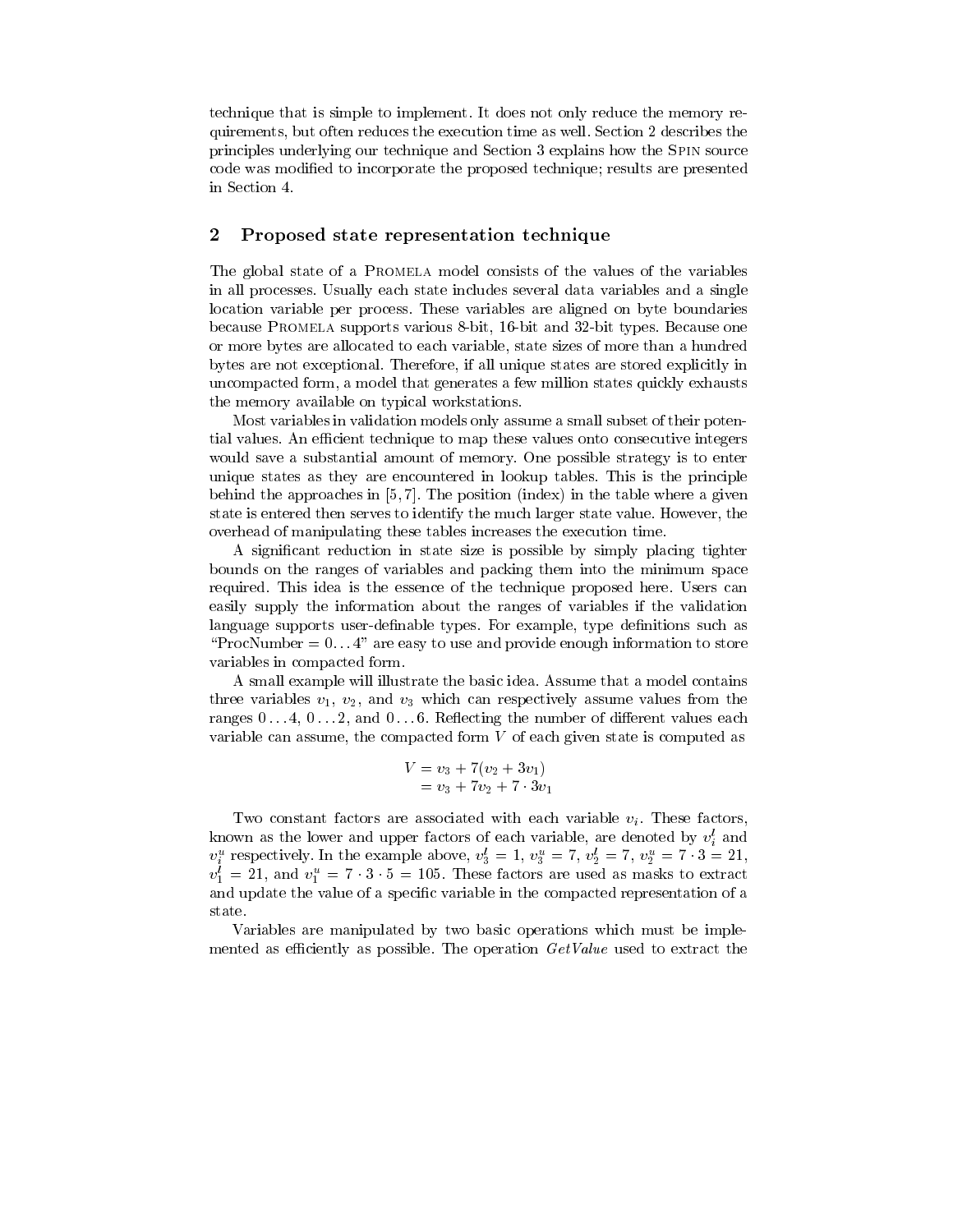value of a given variable  $v_i$  from a compacted state V is simple:  $v_i \equiv (V \mod v_i^*)$  $avv_{i}$ . A simple adjustment is necessary to accommodate variables with nonzero osets. The operation SetValue, which isused to change the value of a variable  $v_i$  to  $v_i$ , is a little more complex. The new compacted state  $V$  is given by  $V = V + v_i \cdot (v_i - v_i)$ . The operations Get value and Set value represent the only overhead at execution time.

Assume that the number of values allowed for variable  $v_i$  is denoted by  $|v_i|$ and that the lower and upper factors associated with  $v_i$  are denoted by  $v_i$  and  $v_i^-,$  respectively. The lower factor of variable  $v_1$  is 1 and its upper factor is  $|v_1|.$  $\mathbf{r} \cdot \mathbf{r}$  is the following appear factors of variable via  $\mathbf{r}$  and  $\mathbf{r}$ 

$$
\begin{array}{l} v_i^l = v_{i-1}^u \\ v_i^u = |v_i| \cdot v_i^l \end{array}
$$

These constants are computed only once for each variable and therefore contribute only a small constant overhead to the validation run. The number of bits required to store a compacted state with  $n$  variables is

$$
\lceil \log_2 \prod_{i=1}^n |v_i|\rceil
$$

For instance, the number of bits required to store  $v_1$ ,  $v_2$ , and  $v_3$  in the example above is  $\lceil \log_2 5 \cdot 3 \cdot 7 \rceil = 7$ .

# 3Experimental implementation using Spin

A detailed description of Spin can be found in [4]. Most relevant here, is the format of the state vector as shown in Figure 1. The state vector stores the current state. It contains the number of processes  $(nr\_pr)$ , the number of queues  $(nr_qs)$ , flags for cycle detection  $(a<sub>+</sub>)$  and the contents of processes and queues. Each process (such as  $p_0$ ) contains a unique identifier, its local state, the process type, and the values of its local variables. Each queue (such as  $q_1$ ) contains the queue length, queue type, and the values of its elements. Unused elements are stored as zeros. The state vector is continually referenced as the values of variables are read and modified. It is kept in uncompacted form to speed up references to variables.

The SPIN verifier explores the state space in a depth-first manner, storing only the current execution path in a stack. The amount of memory required by the stack is not a serious concern; although the stack may sometimes contain several thousands of states, it is usually small relative to the size of the state space. A more serious problem is that in full search mode all unique states must be stored in a state table. In practice, the number of states that can be stored in the table determines the maximum size of models that can be handled. This is where compaction pays off: it makes it possible to store more states in the same amount of memory.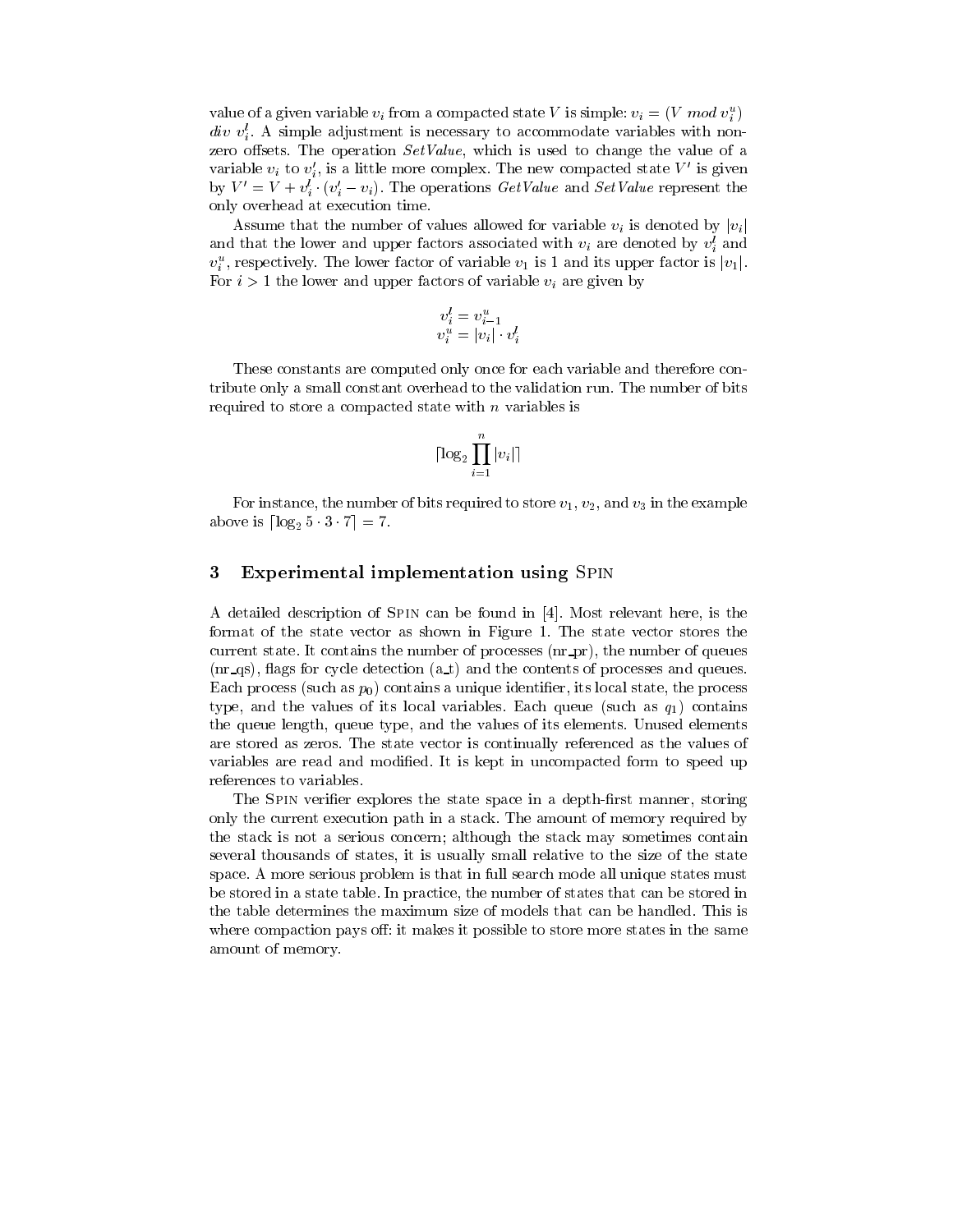

Fig. 1. Standard form of the state vector

It is not practical to store the entire compacted state as a single number and therefore variables are packed into subgroups called cells. Each cell is compacted separately and variables may not be split over more than one cell. This causes a small amount of space wastage, but speeds up the manipulation of variables. In the experimental implementation the state vector consists of an array of cells of type unsigned long. Each variable in the model is given a unique number, called its *position*. There are three tables: cell\_number maps each position to the cell where it is stored, lower factor maps each position to its lower factor, and upper factor maps each position to its upper factor. The compacted state vector is stored in a global array variable called sv. The implementations of the SetValue and GetValue operations are simple:

```
void SetValue(int pos, int delta)
{\bf r} and {\bf r} and {\bf r} and {\bf r} and {\bf r}sv[cell_number[pos]] += lower_factor[pos] * delta;
}
int GetValue(int pos)
{
   return sv[cell_number[pos]] %
       upper_factor[pos] / lower_factor[pos];
}
```
The pos parameter refers to the position of a variable, and the delta parameter of Setvalue is the value  $(v_i - v_i)$ , the difference between the old and new values of the variable.

However, this implementation of GetValue is too slow. A simple remedy is to keep an uncompacted copy of the current state in variable usv. For most models, the size of usv is less than 1 Kbyte. It is unnecessary to store usv in the state table, but, unfortunately, it must be stored on the stack to allow the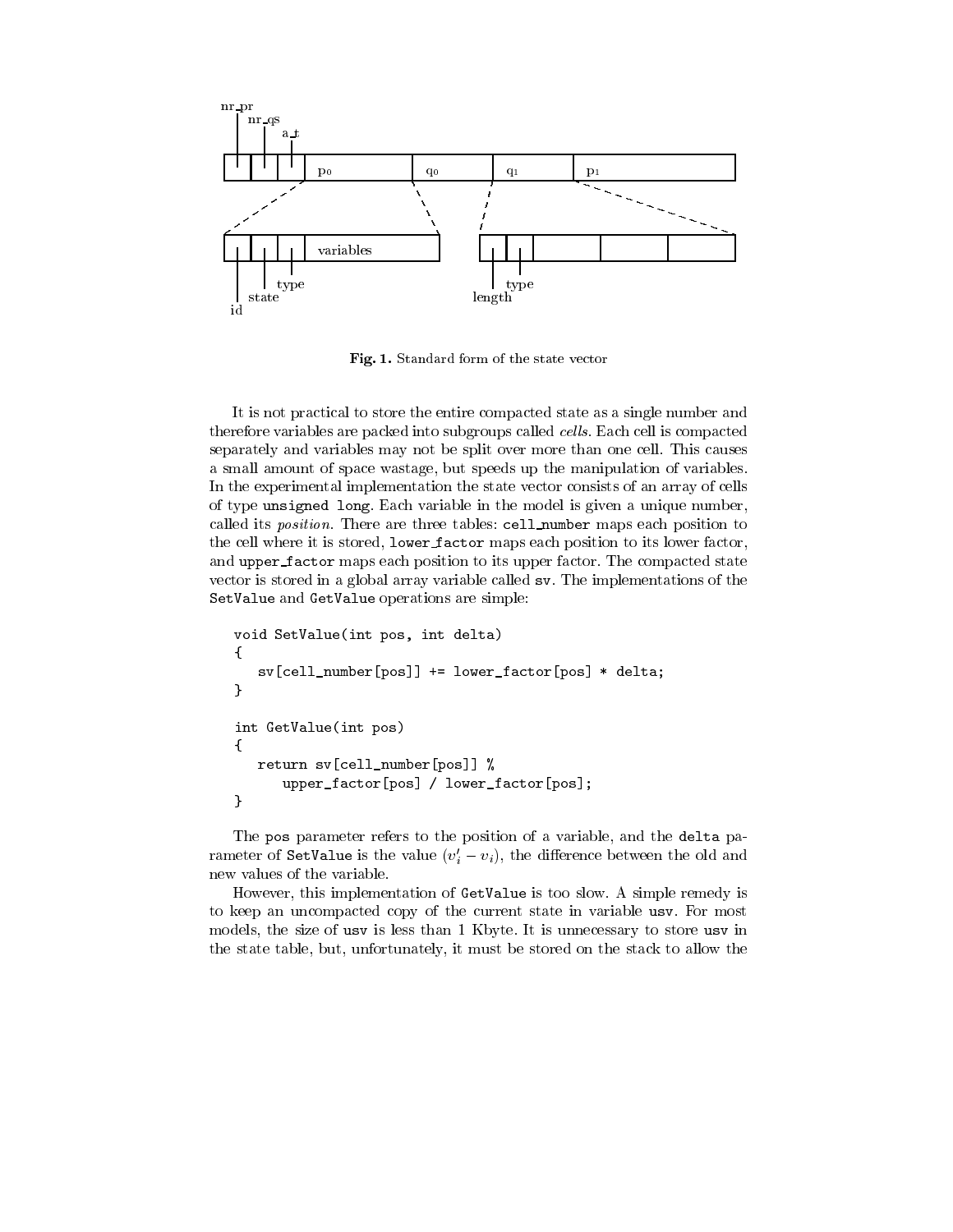current implementation of Spin to backtrack more than one state at a time. The following more efficient implementations of SetValue and GetValue were therefore used:

```
void SetValue(int pos, int delta)
{\bf r} and {\bf r} and {\bf r} and {\bf r} and {\bf r}sv[cell_number[pos]] += lower_factor[pos] * delta;
    usv[pos] += delta;
}
int GetValue(int pos)
{\bf r} and {\bf r} and {\bf r} and {\bf r} and {\bf r}return usv[pos];
\mathcal{F}}
```
As new variables are created during the execution of a model, they are added to the state vector. This task is performed by the AddPosition routine. The parameter card indicates the cardinality  $(|v_i|)$  of the new variable.

```
void AddPosition(int card)
void Additional Additional Additional Additional Additional Additional Additional Additional Additional Additio
{
     if (MAXCELLVALUE / upper_factor[maxpos - 1] <= card)
     {
          /* use a new cell */
          lower_factor[maxpos] = 1;cell_number[maxpos] = cell_number[maxpos - 1] + 1;
     }
     else
     {\color{red} \bullet} . The contract of the contract of the contract of the contract of the contract of the contract of the contract of the contract of the contract of the contract of the contract of the contract of the contract of 
          lower_factor[maxpos] = upper_factor[maxpos - 1];cell_number[maxpos] = cell_number[maxpos - 1];
     }
     upper_factor[maxpos] = lower_factor[maxpos] * card;maxpos += 1;\mathcal{F}}
```
The global variable maxpos stores the number of the highest position allocated so far. The test determines whether the new variable will fit into the current cell, or whether a new cell must be used. When a new cell is allocated, the last few bits of the previous cell are sometimes left unused. It is possible to minimize the number of bits wasted by reordering the variables, although this was not attempted in the current implementation.

Currently, a slightly restricted version of Promela is supported:

 ${\bf p}$  activation orders of processes activations are  ${\bf p}$  dierent executions paths are  ${\bf p}$ forbidden.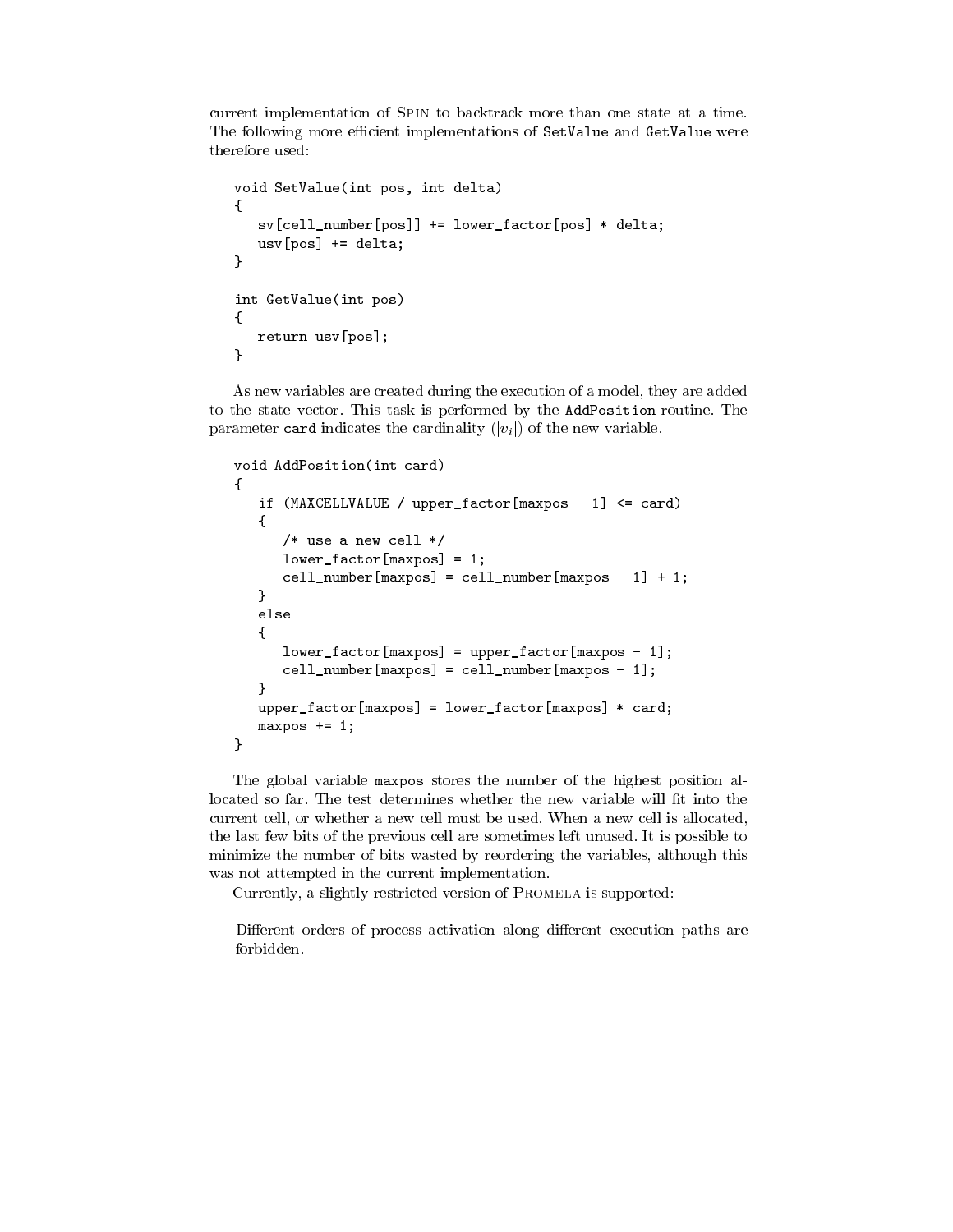- { No global channels are currently allowed. If necessary, models must be adapted so that the init process contains all channels, passing them to processes when they are created.
- { The ranges of variables must start at 0.

It was necessary to make several modications to the Spin source code to implement the compaction technique: the Promela grammar was extended with a new data type, the translation of Promela statements was modied and a few other routines in the Spin system were adapted to use the new state representation.

#### 3.1Modifications to the PROMELA grammar

The range of each variable is needed and the simplest way to obtain this information is to ask the user to supply it. The Promela grammar was therefore extended to allow a new data type: value  $n$ . Instead of declaring a variable as

byte x;

we write

value 12 x;

which means that variable  $x \text{ can take on } 12$  different values ranging from 0 to

 $mtype = \{ A, B, C, D \};$ 

is transformed into

```
#define A 4
#define B 3
#define C 2
#define D 1
#define mtype value 5
```
(The values for the messages were chosen to be internally consistent with the current Spin implementation.) So, instead of

chan  $q = [4]$  of  $\{$  mtype, int  $\};$ 

we could write

chan  $q = [4]$  of { mtype, value 6 };

In our opinion, it would be better to provide such user-definable types to replace the fixed types of PROMELA. This would allow users to place tighter bounds on the ranges of variables. The notation above was selected for its simplicity; it may be more convenient to also specify the lower bound, to allow types such as " $-2 \ldots 2$ " and "60...70". It may also be useful to allow user-defined subrange types instead of the scheme described above. As an example, a counter that can take on values 0 through 10 could then be declared as follows:

subrange Counter = 0...10; Counter c;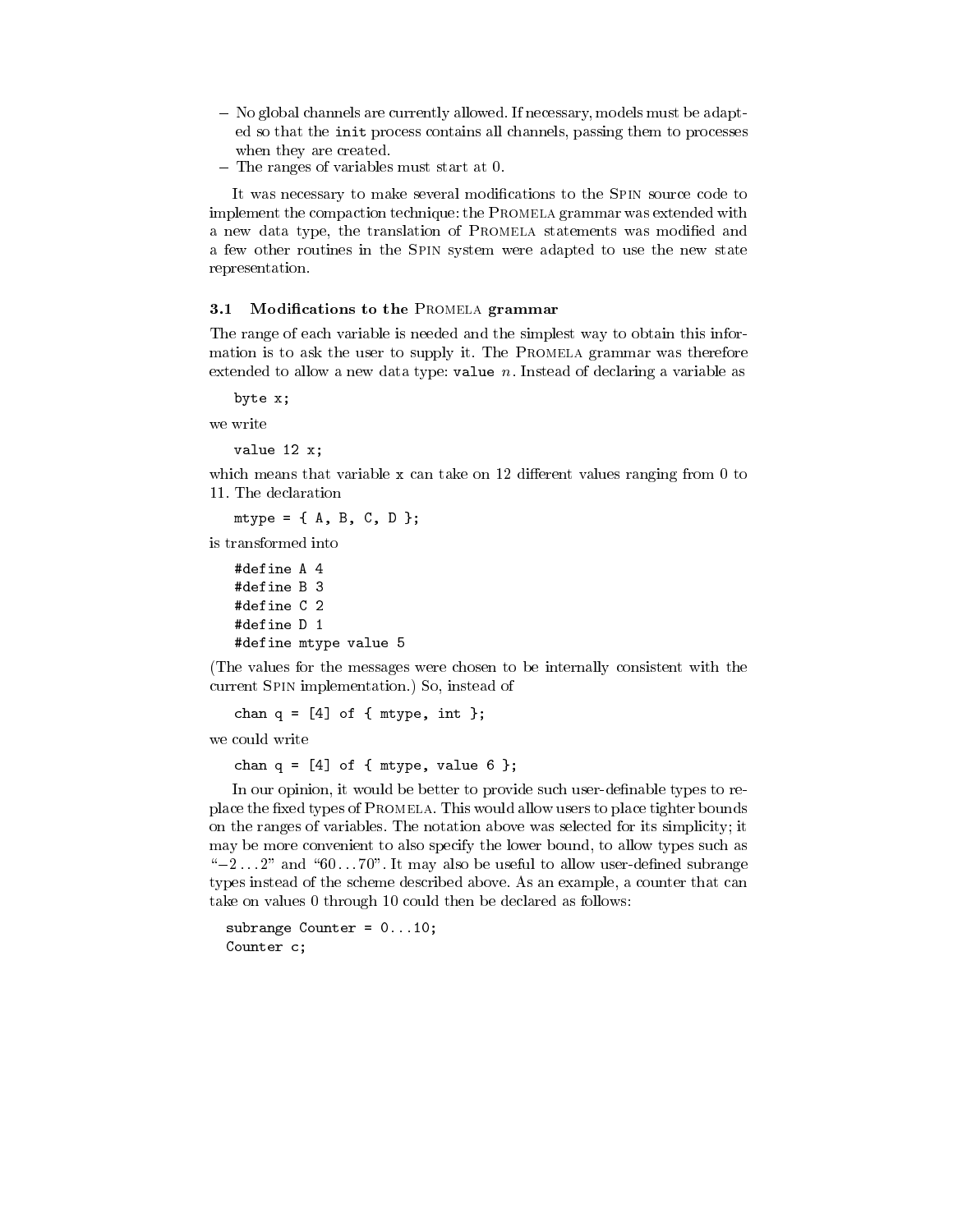### 3.2Modication to the manipulation of variables

Normally Spin translates Promela statements to code that performs operations on the normal state vector shown in Figure 1. This system was modied so that the generated code acts on the new compacted state vector. The most important statements are accesses to local variables of processes.

GetValue(pos)

where pos is the position of  $x$  in the state vector. A write access, or assignment,  $x = e$ , is translated as

```
SetValue(pos, e - GetValue(pos))
```
Turning to a more concrete example, consider the Promela statement

 $x = y + 2$ 

where x and y are local variables of some process. This is normally translated as

```
case 6: /* STATE 5 - [x = (y+2)] */
   IfNotBlocked
   (trpt+1)-\text{1} = ((int)((P2 *)this)-\{x\};((P2 *) \text{this})\rightarrow x = (((\text{int})((P2 *) \text{this})\rightarrow y)+2);m = 3; goto P999;
```
In the modified version of SPIN the assignment is translated as

```
case 6: /* STATE 5 - [x = (y+2)] */
  IfNotBlocked
  pos = curproc+14;
  delta = (GetValue(curpose+15) + 2) - GetValue(pos);(trpt+1)->oval = delta;
  SetValue(pos, delta);
  m = 3; goto P999;
```
The main difference is that procedures GetValue and SetValue are used to manipulate variables. The constants 14 and 15 in the example are the positions of variables x and y relative to the start of the process to which they are local. The starting position of the variables of a process is stored in curproc.

A number of well-known PROMELA models were used to measure the effectiveness of the compaction technique. Some of the models (leader, pftp, snoopy, and sort) are part of the standard SPIN distribution, but were slightly modified to adhere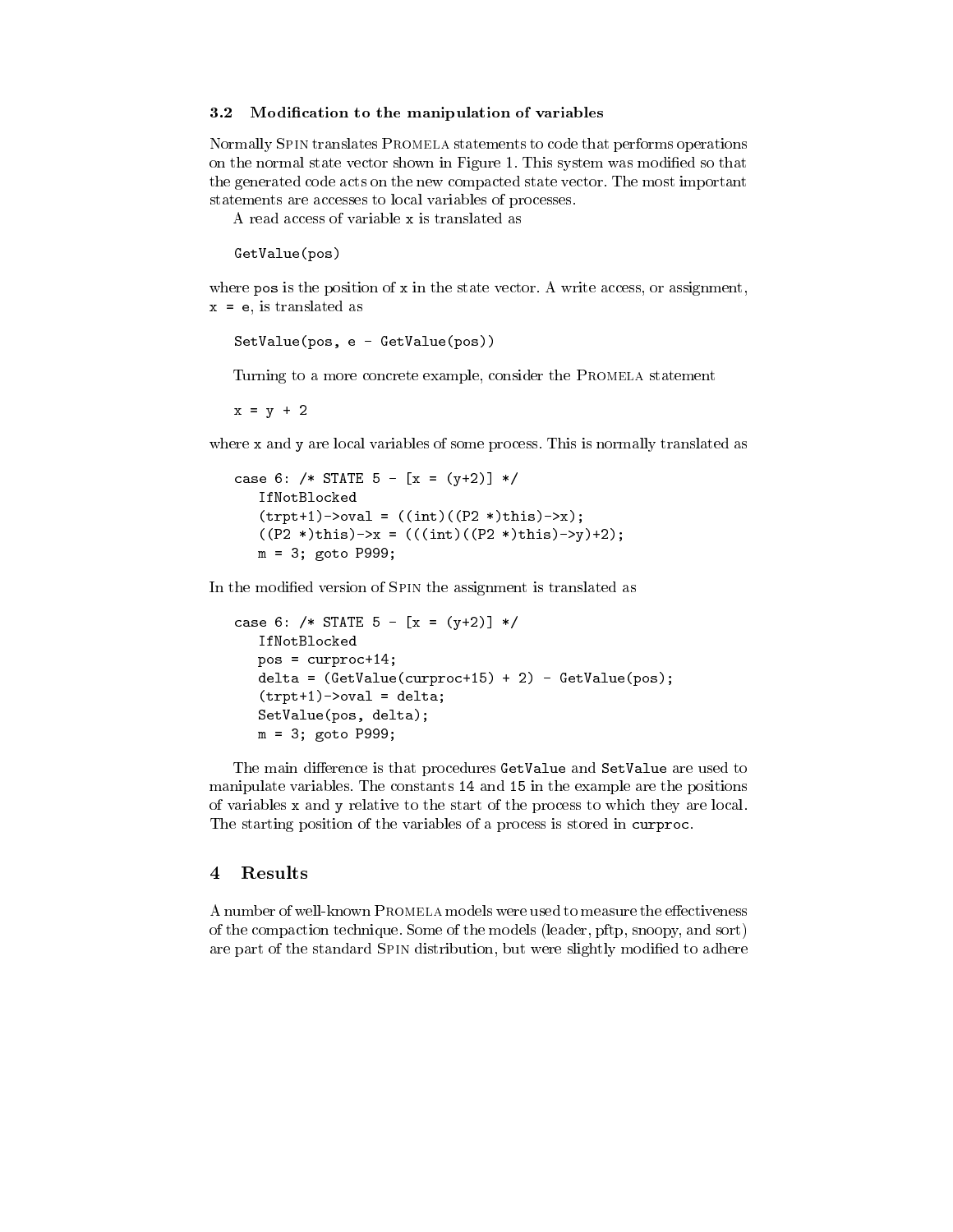to the restrictions of our implementation. The other models (cambridge and slide) were collected from the Internet<sup>1</sup>.

Table 1 shows the memory required (in Mbytes) followed by the time needed to complete each validation run (in seconds)". The lifst column (marked SPIN) gives the results for the standard Spin system. The next column (marked Spin- C) is for the modied Spin system with compact representation of states. The last column shows the ratio between the two systems for purposes of comparison.

| Model     | <b>SPIN</b> |      | SPIN-C                              |         | Ratio |      |  |
|-----------|-------------|------|-------------------------------------|---------|-------|------|--|
|           |             |      | memory time memory time memory time |         |       |      |  |
| cambridge | 54.1        | 6.9  | 23.8                                | 6.8     | 0.44  | 0.99 |  |
| leader    | 91.7        | 12.6 | 33.2                                | 7.7     | 0.36  | 0.61 |  |
| pftp      | 66.6        | 8.9  | 26.5                                | 73      | 0.40  | 0.83 |  |
| snoopy    | 15.2        | 1.7  | 10.6                                | $1.4\,$ | 0.70  | 0.84 |  |
| sort      | 3.7         | 0.3  | 4.4                                 | 0.2     | 1.19  | 0.77 |  |
| sort(BIG) | 130.7       | 22.6 | 70.4                                | 14.7    | 0.54  | 0.65 |  |
| slide     | 33.3        | 3.2  | 20.3                                | 3.2     | 0.61  | 0.97 |  |
| Average   |             |      |                                     |         | 0.60  | 0.81 |  |

Table 1. Comparison of standard Spin against Spin with the proposed compression technique (Spin-C)

Note that the technique works best for the larger models. A useful reduction in memory requirements was measured for most models, the average being 40%. More surprising, however, is that execution time was decreased on average by 19%.

As can be expected, the results differ from one model to the next. This is due to differences in the number of variables, the number of read and write accesses, and the structure of the state space. In fact, when models use large amounts of stack memory compared to the amount of state table memory, the technique does not seem to help at all.

For example, a model of six dining philosophers<sup>3</sup> yields a memory ratio of 1.89 and a time ratio of 1.11. This model is unusual because the stack reaches a depth of 152383 states, while the state table contains only 94376 states. For the ma jority of models, the situation is reversed. The execution time is longer in this case, since a substantial overhead is associated with pushing states onto the stack. This overhead comes from copying the uncompacted state vector to the stack. This overhead is avoided in Spin's standard mode of operation because the uncompacted state vector is not stored in the stack. A substantial modification of the internal mechanisms of Spin is required to address this problem, but

<sup>1</sup> http://cm.bell-labs.com/cm/cs/what/spin/Man/Exercises.html

<sup>2</sup> Tests were executed on a 400MHz Pentium II with 256 Mbytes of memory.

<sup>3</sup> http://www.ececs.uc.edu/~imutaban/miniproject/2Phase/2phase.html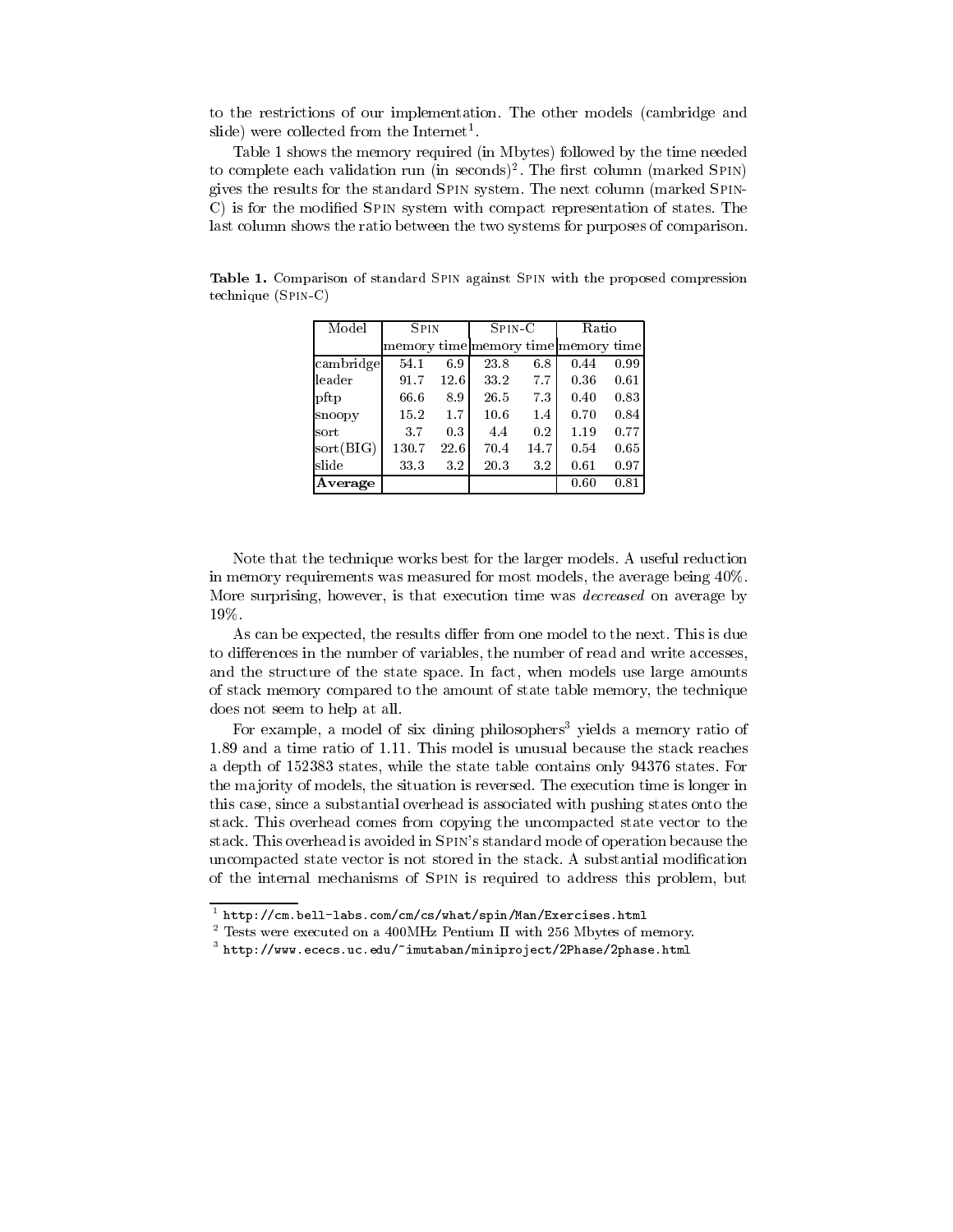this was not attempted since our goal was simply to test the feasibility of the technique in the context of Spin.

More information about the models is given in Table 2. The first three columns give the size of the original Spin state vector in bytes, the number of variables in each model, and the number of cells (of 4 bytes each) occupied by the compacted state vector. The last two columns contain the number of unique states and length of the longest path on the stack.

| Model     |     | $ SPIN $ variables cells states depth |    |              |      |
|-----------|-----|---------------------------------------|----|--------------|------|
| cambridge | 64  | 52                                    | 5  | 728544 13004 |      |
| leader    | 148 | 223                                   | 18 | 341290       | 148  |
| pftp      | 140 | 109                                   | 11 | 439895       | 5780 |
| snoopy    | 196 | 105                                   | 14 | 91920 12250  |      |
| sort      | 140 | 92                                    | 16 | 15351        | 115  |
| sort(BIG) | 188 | 147                                   | 23 | 659683       | 202  |
| slide     | 52  | 43                                    | 4  | 510111 51072 |      |

Table 2. More details about models

# 5Discussion and conclusions

Compact representation of states is crucial in veriers like Spin and various compaction techniques have been investigated by modifying the Spin source code. In Table 3 a comparison is given for five such techniques. (Only the pftp and snoopy data are available for all techniques considered.) The measurements in the table were taken from the literature [3, 5, 7]. Although they were measured on different platforms and cannot be compared directly to each other, they provide a rough indication of the cost of each technique.

Because the platforms and validation models differ, it is difficult to draw general conclusions about the effectiveness of specific techniques. However, all compression techniques proposed thus far seem to increase execution times while the technique proposed in this article can *reduce* the runtime required. This is surprising. A possible explanation is that the reduction in state size—which speeds up state comparison and manipulation—must be more than enough to compensate for the compression overhead. On the negative side, only a fair amount of compression can be expected in general.

The impressive performance of some compression techniques rely on extra information that must be supplied by users. For example, it may be necessary to obtain information about the behaviour of variables from training runs [3, 5]. In addition, the most powerful technique considered ([3]) requires that users define an encoding for state information. To be fair, this extra time and effort cannot be ignored. The technique proposed here only needs information that can be derived automatically from the declaration of variables at compile time.